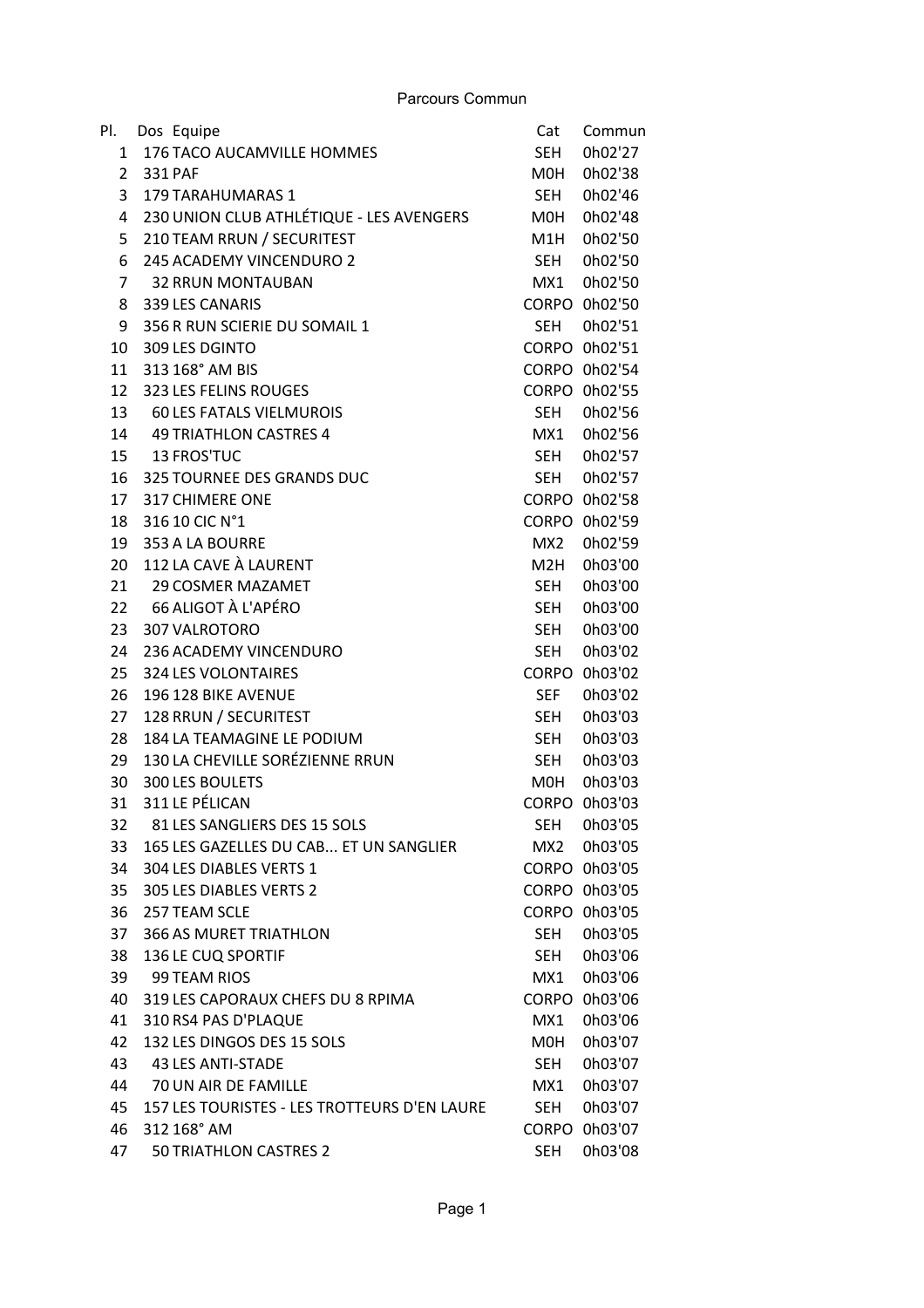| 48 | 296 CHAUFFAGE GAZ SERVICES               | MX2        | 0h03'08       |
|----|------------------------------------------|------------|---------------|
| 49 | <b>321 JAUNE 3</b>                       |            | CORPO 0h03'08 |
| 50 | 153 LES SEPPIEDS CARRÉS                  | SEH        | 0h03'08       |
| 51 | <b>40 LES TUC PIRATES</b>                | SEH        | 0h03'09       |
| 52 | 122 BRAVES 14 ÉQUIPE 3                   |            | CORPO 0h03'11 |
| 53 | 90 MECA 6 1                              | <b>SEH</b> | 0h03'11       |
| 54 | 167 OLYMPIQUE DE SALIES                  | MX3        | 0h03'11       |
| 55 | 145 LES RAIDEURS DE LA GENTIANE          | <b>SEH</b> | 0h03'11       |
| 56 | <b>36 LAB RUNNERS 2</b>                  | MX2        | 0h03'11       |
| 57 | <b>138 ROUFFIAC SIDV</b>                 | MX1        | 0h03'12       |
| 58 | 94 WAKEFIELDS HARRIERS MEN               | SEH        | 0h03'12       |
|    | 59 78 LES MONTAGNOLS DES ROCS 5 (ALBINE) | M0H        | 0h03'13       |
| 60 | 148 LE CAV SE REBIFFE                    | M1H        | 0h03'13       |
| 61 | 334 DEVICEMOI 1                          | MX2        | 0h03'13       |
| 62 | 358 A L'HEURE POUR L'APERO               | M0H        | 0h03'13       |
| 63 | <b>162 LES TONTONS FLINGUEURS</b>        | M2H        | 0h03'14       |
| 64 | 357 R RUN SCIERIE DU SOMAIL 2            |            | CORPO 0h03'14 |
| 65 | 346 VAL31 / TCL2                         | <b>SEH</b> | 0h03'15       |
| 66 | 306 LES DIABLES VERTS 3                  |            | CORPO 0h03'16 |
| 67 | 116 RRUN SPEEDY & SES RRUNNEUSES         | MX3        | 0h03'16       |
| 68 | <b>139 BIOMETHARN</b>                    | MX1        | 0h03'17       |
| 69 | 4 LES POUMPILS FATIGUÉS                  | <b>SEH</b> | 0h03'17       |
| 70 | 352 LES CASTORS DE L'ESPACE              | MX1        | 0h03'17       |
| 71 | 224 TARNAISE DES PANNEAUX                | M0H        | 0h03'18       |
| 72 | 248 SIREA                                |            | CORPO 0h03'18 |
| 73 | 166 TEAM88                               | SEH        | 0h03'18       |
| 74 | 62 TRIATHLON CASTRES 3                   | MX1        | 0h03'18       |
| 75 | <b>181 TARAHUMARAS 3</b>                 | MOH        | 0h03'19       |
| 76 | <b>283 LES CATHARES BLACK</b>            | SEH        | 0h03'20       |
| 77 | <b>168 TEAM ARMAND</b>                   | <b>SEH</b> | 0h03'20       |
| 78 | 271 J'AIME CASTRES                       | MX1        | 0h03'20       |
| 79 | 174 TACO AUCAMVILLE FEMMES               | <b>MOF</b> | 0h03'20       |
| 80 | 273 LES TOULOU' ZINZINS                  | MX1        | 0h03'20       |
| 81 | <b>39 LES FONTAINES GIVREES</b>          | MX3        | 0h03'20       |
| 82 | 228 UNION CLUB ATHLÉTIQUE - LES U CAN    | <b>SEF</b> | 0h03'20       |
| 83 | 82 LES PARENTS INDIGNES                  | MX2        | 0h03'21       |
| 84 | 91 WAKEFIELD HARRIERS LADIES             | M1F        | 0h03'22       |
| 85 | <b>150 LES ROUMÉGAÏRES</b>               | MX1        | 0h03'22       |
| 86 | 268 LA RECRE DE VALDU 2                  | MX1        | 0h03'22       |
| 87 | 233 FRAYSSINET 1                         |            | CORPO 0h03'23 |
| 88 | <b>180 FC BRASSAC</b>                    | <b>SEH</b> | 0h03'23       |
| 89 | 149 LES 4 FANTASTIQUES DES 15 SOLS       | MX2        | 0h03'23       |
| 90 | 272 LÈU LÈU É PLAN                       | <b>SEH</b> | 0h03'23       |
| 91 | <b>344 LES AUTHENTIQUES</b>              |            | CORPO 0h03'23 |
| 92 | 234 FRAYSSINET 2                         |            | CORPO 0h03'23 |
| 93 | 75 LES MONTAGNOLS DES ROCS 2 (ALBINE)    | MX3        | 0h03'23       |
| 94 | 198 CYBLEX                               |            | CORPO 0h03'23 |
| 95 | 298 BEACH BOYS                           | <b>SEH</b> | 0h03'24       |
|    |                                          |            |               |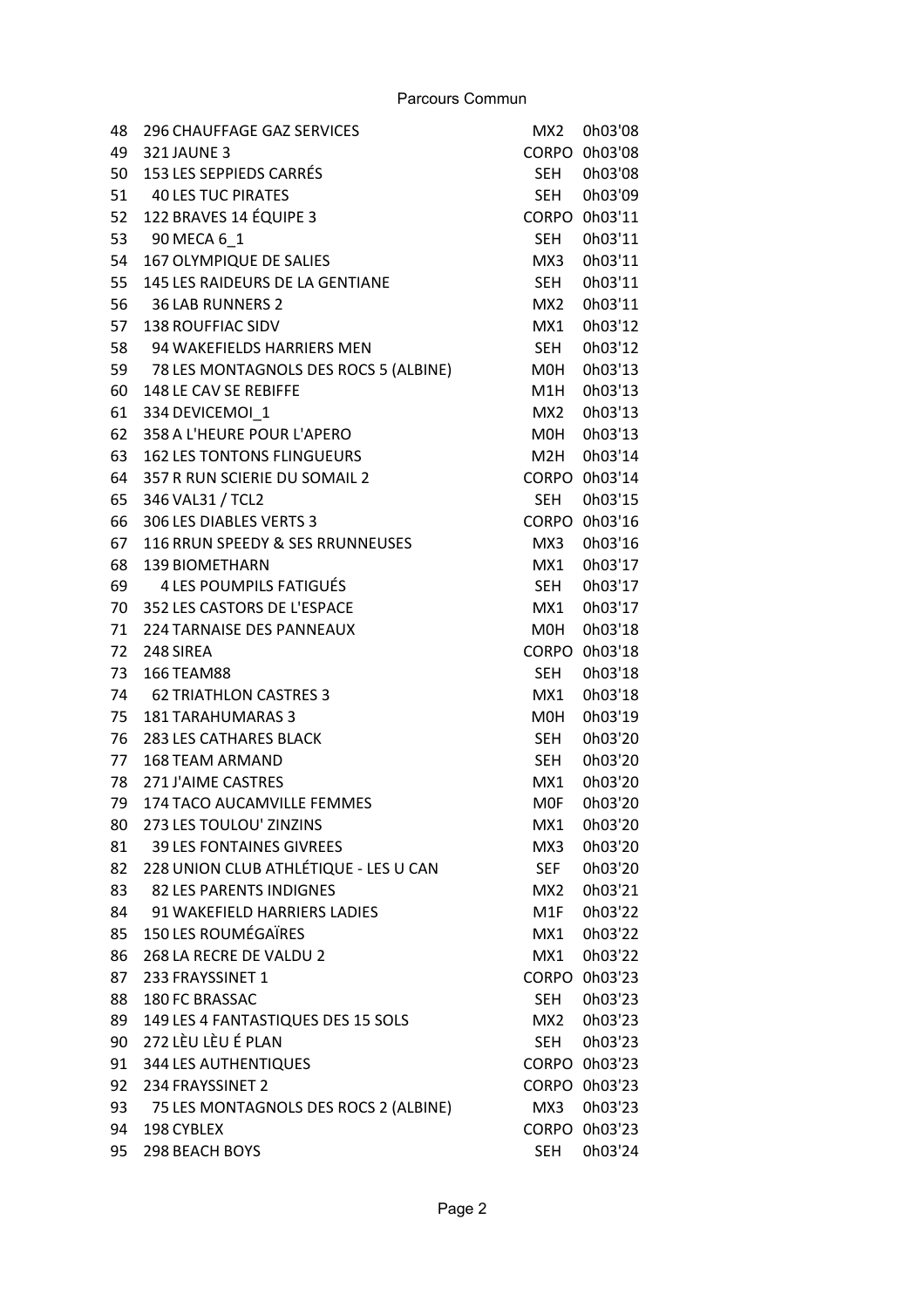| 96  | <b>215 TARAHUMARAS 5</b>               | M0H          | 0h03'24 |
|-----|----------------------------------------|--------------|---------|
|     | 97 72 ÔC FADA                          | MOH          | 0h03'24 |
| 98  | 92 SERHY 1                             | <b>CORPO</b> | 0h03'25 |
| 99  | 2 CHAI LES JUMEAUX                     | MX1          | 0h03'25 |
| 100 | 369 BIGARD                             | <b>CORPO</b> | 0h03'25 |
| 101 | 127 ON VA PAS LAISSER CA NOUS NON PLUS | M0H          | 0h03'26 |
| 102 | 123 ATHETIC FUTSAL CARCASSONNE         | SEH          | 0h03'26 |
| 103 | 263 DORNHA 1                           | M0H          | 0h03'26 |
| 104 | 264 DORNHA 2                           | <b>SEH</b>   | 0h03'26 |
| 105 | 143 A L'ASCA                           | M4H          | 0h03'26 |
| 106 | 186 LES GENS SANS OS DE LACAUNE        | MX2          | 0h03'26 |
| 107 | 95 WAKEFIELD HARRIERS MEN OVER 60      | M5H          | 0h03'26 |
|     | 108 23 TIC                             | M0H          | 0h03'26 |
| 109 | <b>119 RRUN SAMBLAS SERVICE</b>        | SEH          | 0h03'27 |
| 110 | 225 TEAM ERA PGI                       | SEH          | 0h03'27 |
| 111 | <b>178 EASYSPORT THOUY 1</b>           | M2F          | 0h03'27 |
|     | 112 31 COURTOUJOURS                    | M2H          | 0h03'28 |
| 113 | 218 LES SEPPITECHS                     | M1H          | 0h03'28 |
| 114 | 240 LES FLEURS DU TRAIL                | M0H          | 0h03'28 |
|     | 115 63 TAC                             | SEH          | 0h03'28 |
| 116 | <b>175 TACO AUCAMVILLE MASTER</b>      | M3H          | 0h03'29 |
| 117 | 216 GAZELLES SAIXOLLES                 | SEH          | 0h03'29 |
| 118 | 124 MADAGIGA                           | MX1          | 0h03'29 |
| 119 | <b>279 TEAM DES CRETES</b>             | MX1          | 0h03'29 |
| 120 | 114 LES COUSINS                        | MX1          | 0h03'29 |
| 121 | 347 VAL 31 / TCL3                      | SEH          | 0h03'30 |
| 122 | 336 LES ESCALQUINOIS                   | MX1          | 0h03'30 |
| 123 | 33 LES PAPATINEURS GIVRÉS              | M1H          | 0h03'30 |
|     | 124 85 THOUY                           | MX2          | 0h03'30 |
| 125 | 219 SEPPIJAMA                          | MX2          | 0h03'30 |
| 126 | 88 LES GAZELLES DES VIGNALS            | M0F          | 0h03'30 |
| 127 | <b>285 RRUN TOULOUSE</b>               | <b>SEH</b>   | 0h03'31 |
| 128 | <b>252 TOUT FAIRE GRAND MATERIAUX</b>  | MX1          | 0h03'31 |
| 129 | <b>269 TRIATHLÈTE CLUB NARBONNAIS</b>  | <b>SEH</b>   | 0h03'32 |
| 130 | 73 CITRONS GIVRES                      | <b>SEH</b>   | 0h03'32 |
| 131 | <b>204 LES FRISOUILLES</b>             | MX3          | 0h03'32 |
| 132 | 226 POUSSE-RAPIÈRE                     | MX1          | 0h03'32 |
| 133 | <b>367 AS MURET TRIATHLON MIXTE</b>    | MX2          | 0h03'32 |
| 134 | 337 LES FILLES DU MURET TRI            | M1F          | 0h03'32 |
| 135 | 71 LA DRINK TEAM                       | M0H          | 0h03'33 |
| 136 | 53 L'ÉQUIPE DE CÉCÉ                    | <b>SEH</b>   | 0h03'33 |
| 137 | <b>48 MONSIEUR BRICOLAGE</b>           | <b>CORPO</b> | 0h03'33 |
| 138 | 133 LES COMMINGEOISES                  | M1F          | 0h03'33 |
| 139 | <b>18 CROCKLE</b>                      | <b>SEH</b>   | 0h03'34 |
| 140 | 10 LES FLÈCHES MOLLES                  | MX1          | 0h03'34 |
| 141 | 77 LES MONTAGNOLS DES ROCS 4 (ALBINE)  | MX1          | 0h03'34 |
| 142 | 368 EASY LET IT BE                     | MX3          | 0h03'34 |
| 143 | 291 LES 4 NOIX DE COCO GIVRÉES         | MX1          | 0h03'34 |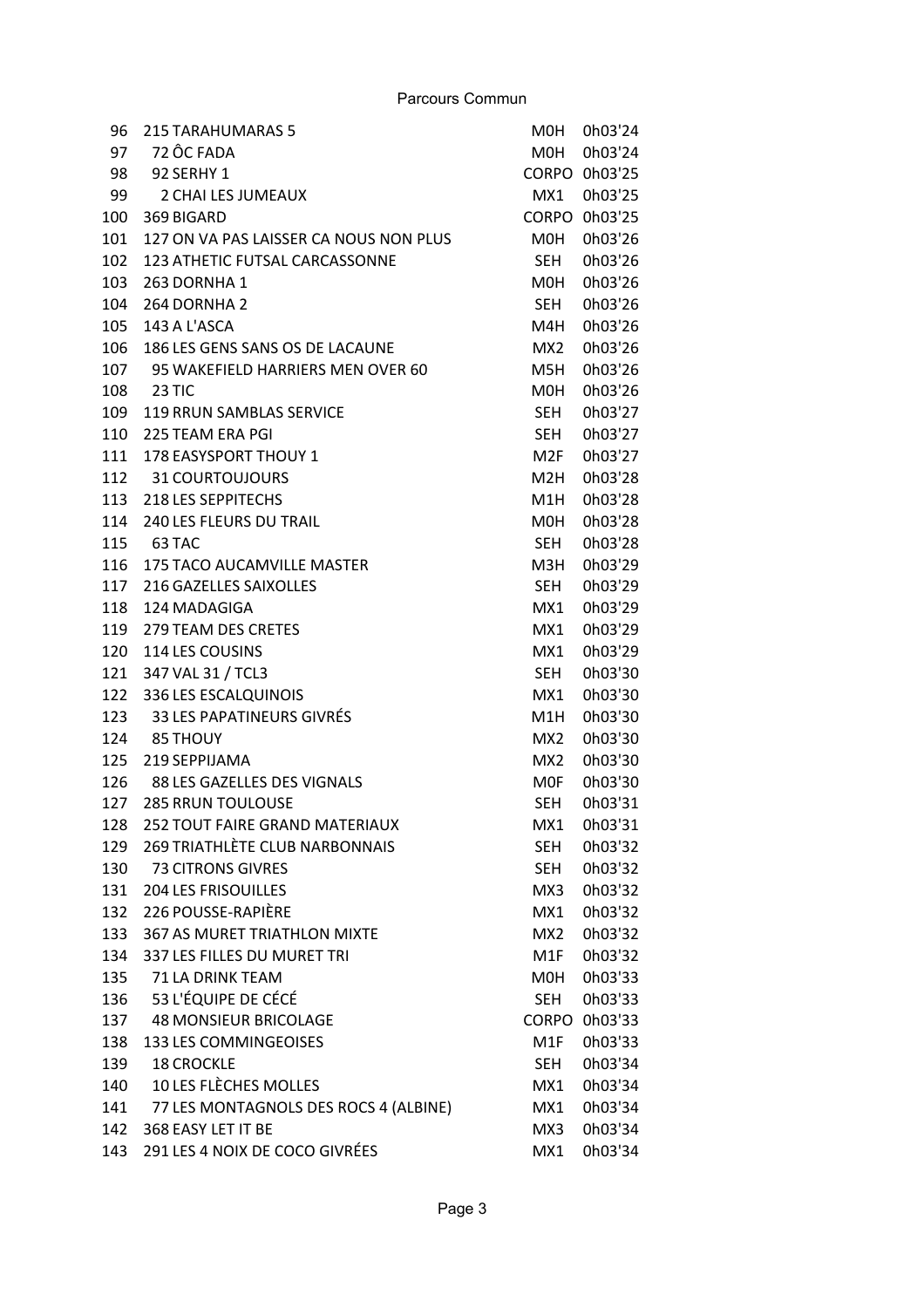| 144 | 141 LES SEPPIRENPIRES              |                 | CORPO 0h03'35 |
|-----|------------------------------------|-----------------|---------------|
| 145 | <b>103 LES TUCHES</b>              | MX1             | 0h03'35       |
| 146 | 239 EAU LA SALVETAT 2              | CORPO -         | 0h03'35       |
| 147 | 289 TEAM DSTT                      | M1H             | 0h03'35       |
| 148 | 126 ON VA PAS LAISSER CA 2         | <b>SEH</b>      | 0h03'35       |
| 149 | <b>287 FRANCE ALZHEIMER</b>        | CORPO           | 0h03'35       |
| 150 | 253 MAZERES COURSE PEDESTRE        | MX2             | 0h03'35       |
| 151 | 83 TEAM FATALS VIELMUROIS          | MX1             | 0h03'36       |
| 152 | <b>292 EASYSPORT THOUY 2</b>       | M0H             | 0h03'36       |
| 153 | 345 VAL31 / TCL1                   | MX2             | 0h03'36       |
| 154 | 201 APERO SAUCISSE CALVA 1         | MX1             | 0h03'36       |
| 155 | 211 LES INTOUCHABLES D'EN LAURE    | MX2             | 0h03'36       |
| 156 | 107 LES BLEUS GIVRÉS               | M1H             | 0h03'36       |
| 157 | 348 VAL31 / TCL4                   | M0H             | 0h03'36       |
| 158 | 320 CREVE-COEUR DU 8               | CORPO           | 0h03'36       |
|     | 159 84 JUST FOR FUN AGAIN          | M0H             | 0h03'37       |
| 160 | 137 LES CAUSSADAIS                 | MX1             | 0h03'37       |
| 161 | <b>15 TUCETTES GIVREES 1</b>       | <b>SEF</b>      | 0h03'37       |
| 162 | 290 LES 4 QUARTS TOUT TERRAIN      | MX1             | 0h03'37       |
| 163 | 121 BRAVES 14 ÉQUIPE 2             | <b>CORPO</b>    | 0h03'38       |
| 164 | 146 ALBERT ET FILS BÂTIMENT.PERFO+ | MX1             | 0h03'38       |
| 165 | 120 BRAVES 14 ÉQUIPE 1             |                 | CORPO 0h03'38 |
| 166 | 192 LES GENS BONS RASCOULET        | MX1             | 0h03'40       |
| 167 | <b>69 LES PIPELETTES</b>           | MX3             | 0h03'40       |
| 168 | 254 LA MIXITUDE                    | MX2             | 0h03'40       |
| 169 | 144 LES ASCADIENS                  | MX3             | 0h03'40       |
| 170 | 135 AU FIN FOND DU FAITOUT :- )    | CORPO           | 0h03'40       |
| 171 | 308 TROM XUA SNOC                  | CORPO           | 0h03'41       |
|     | 172 52 L'ÉQUIPE DE CED             | <b>SEH</b>      | 0h03'41       |
| 173 | <b>359 FRITATRANS</b>              | MX1             | 0h03'41       |
| 174 | 67 FOUILLEUL FORMATIONS REVEL      | MX1             | 0h03'41       |
| 175 | 190 LES GENS BONS CRUS DE LACAUNE  | MX2             | 0h03'42       |
| 176 | <b>28 ALTO BIKES TOULOUSE</b>      | MX1             | 0h03'42       |
| 177 | <b>5 LA DEFERLANTE AGENAISE</b>    | M1F             | 0h03'42       |
| 178 | 208 MECA 6 2                       | SEH             | 0h03'43       |
| 179 | 286 DENTOMED                       | <b>SEH</b>      | 0h03'43       |
| 180 | 54 REVEL SPRINTER GIVRE            | <b>SEH</b>      | 0h03'43       |
| 181 | 199 RG 2020                        | M0H             | 0h03'43       |
| 182 | 183 LES GENS BONS SECS DE LACAUNE  | MX <sub>2</sub> | 0h03'43       |
| 183 | 275 CHOURMO                        | M1H             | 0h03'43       |
| 184 | 187 LES GENS BONS FRAIS DE LACAUNE | MX2             | 0h03'43       |
| 185 | <b>26 CHABROL IMMOBILIER</b>       | CORPO           | 0h03'43       |
| 186 | 270 LES DURS DE LA CUISSE          | M0H             | 0h03'44       |
| 187 | <b>332 THE REVENANTS</b>           | M2H             | 0h03'44       |
| 188 | <b>222 LES SEPPIPELETTES</b>       | <b>SEF</b>      | 0h03'44       |
| 189 | 349 AUCHAN                         | <b>CORPO</b>    | 0h03'44       |
|     | 197 LES 4B DU CAB                  | M1F             | 0h03'44       |
| 190 |                                    |                 |               |
| 191 | 96 LES 3 PIGEONNIERS               | MX1             | 0h03'44       |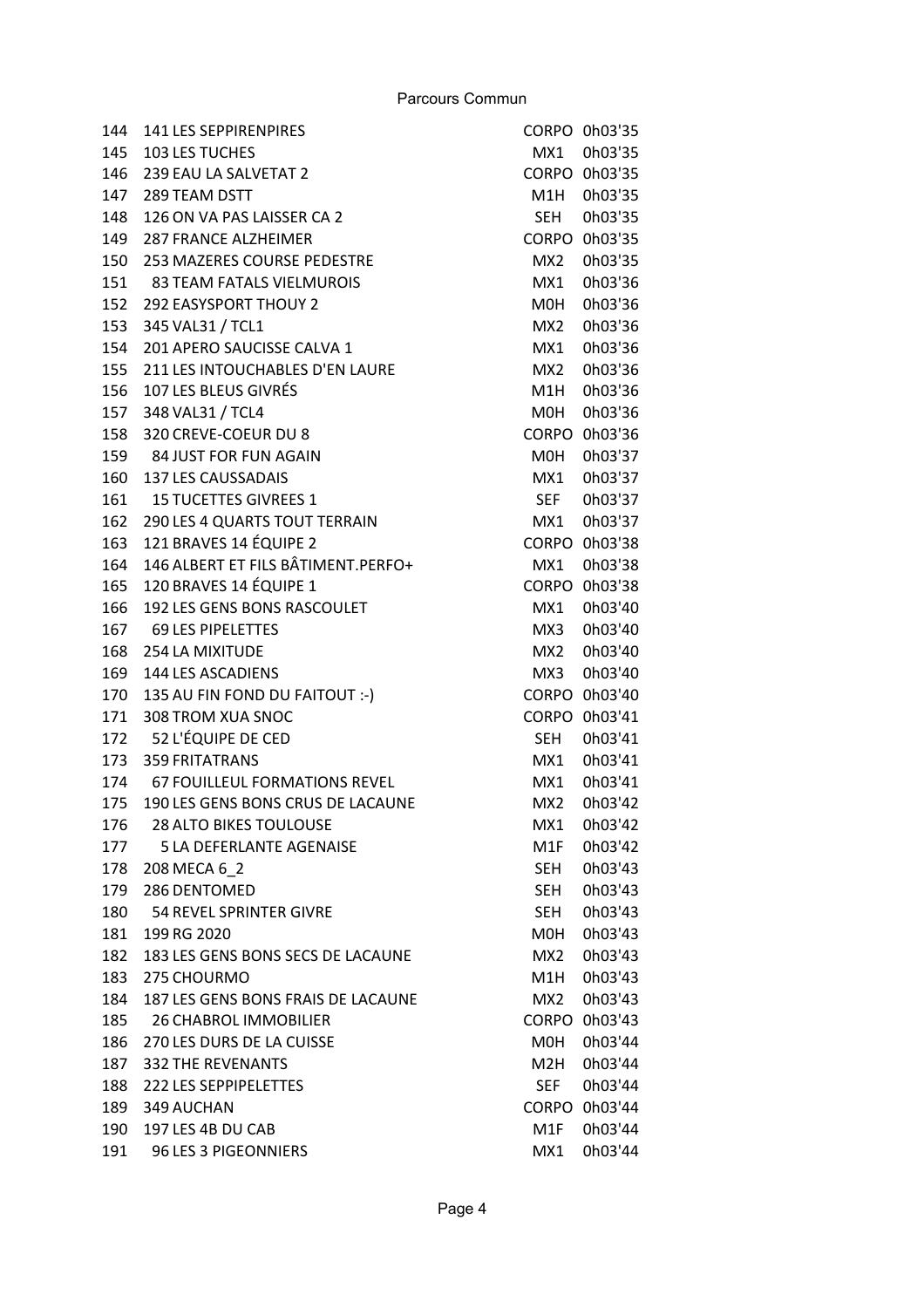| 192 | <b>156 LES SEPPICTYPES</b>                  | M0H              | 0h03'45       |
|-----|---------------------------------------------|------------------|---------------|
| 193 | <b>256 LES RATS TAUPES NUS</b>              | <b>MOH</b>       | 0h03'45       |
| 194 | <b>44 CHOIZIT TP</b>                        | SEH              | 0h03'45       |
| 195 | 57 GOOD WILL OF RUNNING                     | MX1              | 0h03'45       |
| 196 | 104 ETS OULMIÈRE                            | <b>CORPO</b>     | 0h03'45       |
| 197 | <b>21 VELO SPORT CASTRAIS</b>               | <b>SEH</b>       | 0h03'45       |
| 198 | 38 TERROÏKO                                 |                  | CORPO 0h03'45 |
| 199 | <b>41 TEAM EIFFAGE</b>                      | <b>CORPO</b>     | 0h03'45       |
| 200 | 194 LA JAVA BLEUE                           | M <sub>1</sub> H | 0h03'45       |
| 201 | <b>147 LES POULINETTES</b>                  | MX3              | 0h03'45       |
| 202 | 361 ISIS RUNNING                            | <b>SEH</b>       | 0h03'46       |
| 203 | 161 LES COPAINS D'ABORD                     | MX1              | 0h03'46       |
| 204 | <b>169 PAPY ARVI</b>                        | M1H              | 0h03'46       |
| 205 | 214 TARAHUMARAS 4                           | MX1              | 0h03'46       |
| 206 | 281 PERFO PLUS                              | MX3              | 0h03'46       |
| 207 | 118 RRUN ELLE & EUX                         | MX1              | 0h03'46       |
| 208 | 172 AAC TRAIL CLUP                          | MX1              | 0h03'46       |
| 209 | <b>223 BABY TRAILER</b>                     | MX1              | 0h03'46       |
| 210 | 244 LA POSI'TIVE TEAM                       | MX <sub>2</sub>  | 0h03'47       |
| 211 | 363 LES BABA O RUN                          | <b>SEH</b>       | 0h03'47       |
| 212 | 101 LES BRISE-FER                           | M0H              | 0h03'47       |
| 213 | <b>11 LES P'TITS LOUKOUMS</b>               | MX <sub>2</sub>  | 0h03'47       |
| 214 | 297 LES VAURIENS ET LES VAURÉENS            | MX1              | 0h03'47       |
| 215 | 330 L'OUSTALOU 1                            | MX1              | 0h03'47       |
| 216 | 97 LA LIGUE DES JUSTICIERS CASTRAIS         | <b>SEH</b>       | 0h03'48       |
| 217 | 108 CASTRES ATHLÉTISME SEAA                 | MX <sub>2</sub>  | 0h03'48       |
| 218 | 102 ON VA PAS LAISSER CA                    | <b>SEH</b>       | 0h03'49       |
| 219 | 76 LES MONTAGNOLS DES ROCS 3 (ALBINE)       | MX1              | 0h03'49       |
| 220 | 282 BARBIE ET CES KEN                       | MX1              | 0h03'49       |
| 221 | 262 ATHLÉ LAURAGAIS OLYMPIQUE               | MX2              | 0h03'49       |
| 222 | <b>249 LOS TCHAOPINOS</b>                   | MX1              | 0h03'49       |
| 223 | <b>158 LES RALEUSES</b>                     | <b>SEF</b>       | 0h03'50       |
| 224 | 113 LOS CRAMPOS                             | M1H              | 0h03'52       |
| 225 | <b>8 TRACKS GIRLS</b>                       | M3F              | 0h03'52       |
| 226 | 51 TRIATHLON CASTRES 1                      | SEH              | 0h03'53       |
| 227 | 129 LES GALOPINS DE LAMBERT                 | MX3              | 0h03'53       |
| 228 | 12 SOS OXYGÈNE 31                           | M <sub>2</sub> H | 0h03'53       |
| 229 | 326 LES NOUVEAUX VENUS                      | MX <sub>2</sub>  | 0h03'53       |
| 230 | 19 LES BARRES À MINE                        | M1H              | 0h03'54       |
| 231 | 343 LES COYOTES                             | <b>CORPO</b>     | 0h03'54       |
| 232 | 288 LES NAVESSOLS VOLANTS                   | M2H              | 0h03'54       |
| 233 | 229 UNION CLUB ATHLÉTIQUE - LES BLA BLA RUN | MX1              | 0h03'54       |
| 234 | 302 LES ON PASSAIT PAR LA                   | <b>CORPO</b>     | 0h03'54       |
| 235 | 328 LES TUCOS GIVRÉS                        | MX1              | 0h03'55       |
| 236 | <b>351 TOWER IMMOBILIER</b>                 | <b>SEH</b>       | 0h03'55       |
| 237 | 206 ON EN A GROS                            | <b>SEH</b>       | 0h03'55       |
| 238 | <b>177 TARAHUMARAS 2</b>                    | MX3              | 0h03'55       |
| 239 | 238 EAU LA SALVETAT 1                       |                  | CORPO 0h03'55 |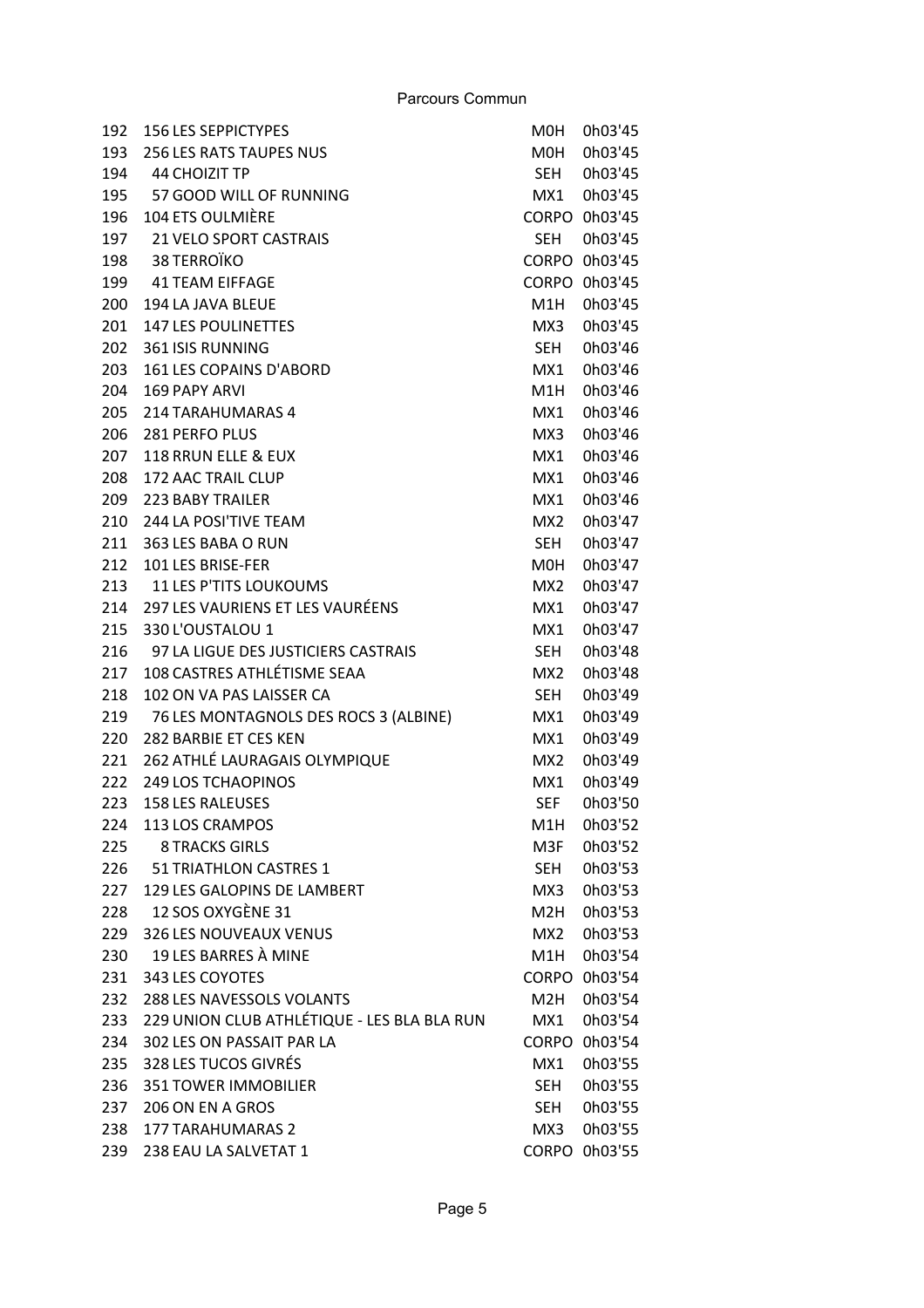| 240 | <b>61 LES TAFIOLES</b>                     | <b>SEH</b>       | 0h03'56       |
|-----|--------------------------------------------|------------------|---------------|
| 241 | <b>65 FAST AND FABULOUS</b>                | <b>CORPO</b>     | 0h03'56       |
| 242 | <b>193 LOS MARIATONTOS</b>                 | MX1              | 0h03'56       |
| 243 | <b>207 LACCROPARC</b>                      | <b>SEH</b>       | 0h03'56       |
| 244 | 189 LES VIEUX GENS BONS DE LACAUNE         | M <sub>5</sub> H | 0h03'56       |
| 245 | 217 SEPPICK UP                             | MX1              | 0h03'56       |
| 246 | 47 LAB RUNNERS 3 - LES FILANTS             | MX1              | 0h03'56       |
| 247 | <b>115 INTERSPORT MAGELLAN</b>             | MX <sub>2</sub>  | 0h03'56       |
| 248 | 100 SECTAL                                 | <b>SEH</b>       | 0h03'57       |
| 249 | 241 CGT                                    | M0H              | 0h03'57       |
| 250 | 232 LES GIVRES DU 13                       | MX1              | 0h03'57       |
| 251 | 340 10 CIC N°2                             | <b>CORPO</b>     | 0h03'57       |
| 252 | 185 LES GENS BONS AVEC OS DE LACAUNE       | M4H              | 0h03'58       |
| 253 | 278 TEAM CATHY                             | MX3              | 0h03'58       |
| 254 | <b>227 LES FONDEURS DE MARIGNANE</b>       | MX1              | 0h03'59       |
| 255 | 111 CASTRES ATHLETISME JCCNY               | MX <sub>2</sub>  | 0h03'59       |
| 256 | 74 LES MONTAGNOLS DES ROCS 1 (ALBINE)      | <b>SEH</b>       | 0h03'59       |
| 257 | <b>209 MJC SAINT BAUDILLE</b>              | M2H              | 0h04'00       |
| 258 | 276 L'ES7                                  | <b>SEH</b>       | 0h04'00       |
| 259 | 80 A M'EN DONNÉ                            | MX1              | 0h04'00       |
| 260 | <b>362 INTERSPORT LABEGE</b>               | MX <sub>2</sub>  | 0h04'00       |
| 261 | 58 BURKLER UN JOUR BURKLER TOUJOURS        | MX3              | 0h04'00       |
| 262 | 265 CHAPI CHAPO 1                          | <b>MOF</b>       | 0h04'00       |
| 263 | 314 LES BRAS CASSES                        | <b>CORPO</b>     | 0h04'02       |
| 264 | 364 ORPI 2                                 | MX1              | 0h04'02       |
| 265 | 255 PF MURET                               | MX2              | 0h04'02       |
| 266 | <b>195 MARATHON TEAM</b>                   | <b>SEH</b>       | 0h04'03       |
| 267 | <b>27 LES VENTUS TURBINES</b>              | MX1              | 0h04'03       |
| 268 | 322 LA RH QUI S'ARRACHE                    | <b>CORPO</b>     | 0h04'03       |
| 269 | 173 LES CHALLENGERS                        | MX1              | 0h04'03       |
| 270 | 34 ORDINO                                  | MX1              | 0h04'03       |
| 271 | 55 ETABLISSEMENTS SABLAYROLLES À AUSSILLON | MX1              | 0h04'04       |
| 272 | 327 L'OUSTALOU 2                           | MOH              | 0h04'04       |
| 273 | <b>151 BACKPACKERS</b>                     | <b>CORPO</b>     | 0h04'04       |
| 274 | <b>6 LES PAGÉS EN GOGUETTE</b>             | MX2              | 0h04'04       |
| 275 | 342 LYNX 1                                 |                  | CORPO 0h04'05 |
| 276 | 293 OC RESIDENCES 1                        |                  | CORPO 0h04'05 |
| 277 | 125 LES GUIBOLES MOLLES                    | <b>SEH</b>       | 0h04'06       |
| 278 | 294 OC RESIDENCES 2                        | <b>CORPO</b>     | 0h04'06       |
| 279 | 277 LES RAPETOUT                           | MX1              | 0h04'07       |
| 280 | 7 TIÉ LA FAMILLE !                         | MX <sub>2</sub>  | 0h04'07       |
| 281 | <b>303 ORPI</b>                            | M1H              | 0h04'07       |
| 282 | 14 QUE LA FORCE SOIT AVEC NOUS !!!         | <b>SEH</b>       | 0h04'08       |
| 283 | <b>202 APERO SAUCISSE CALVA 2</b>          | M0H              | 0h04'08       |
| 284 | 87 TEAM BLACK MOUNTAIN TRAIL               | <b>SEH</b>       | 0h04'09       |
| 285 | 20 DEKRA DIAGNOSTIC CASTRES                | M3H              | 0h04'09       |
| 286 | <b>220 SEPPITONIC</b>                      | MX1              | 0h04'09       |
| 287 | 68 LES FREEZÉS                             | MX1              | 0h04'09       |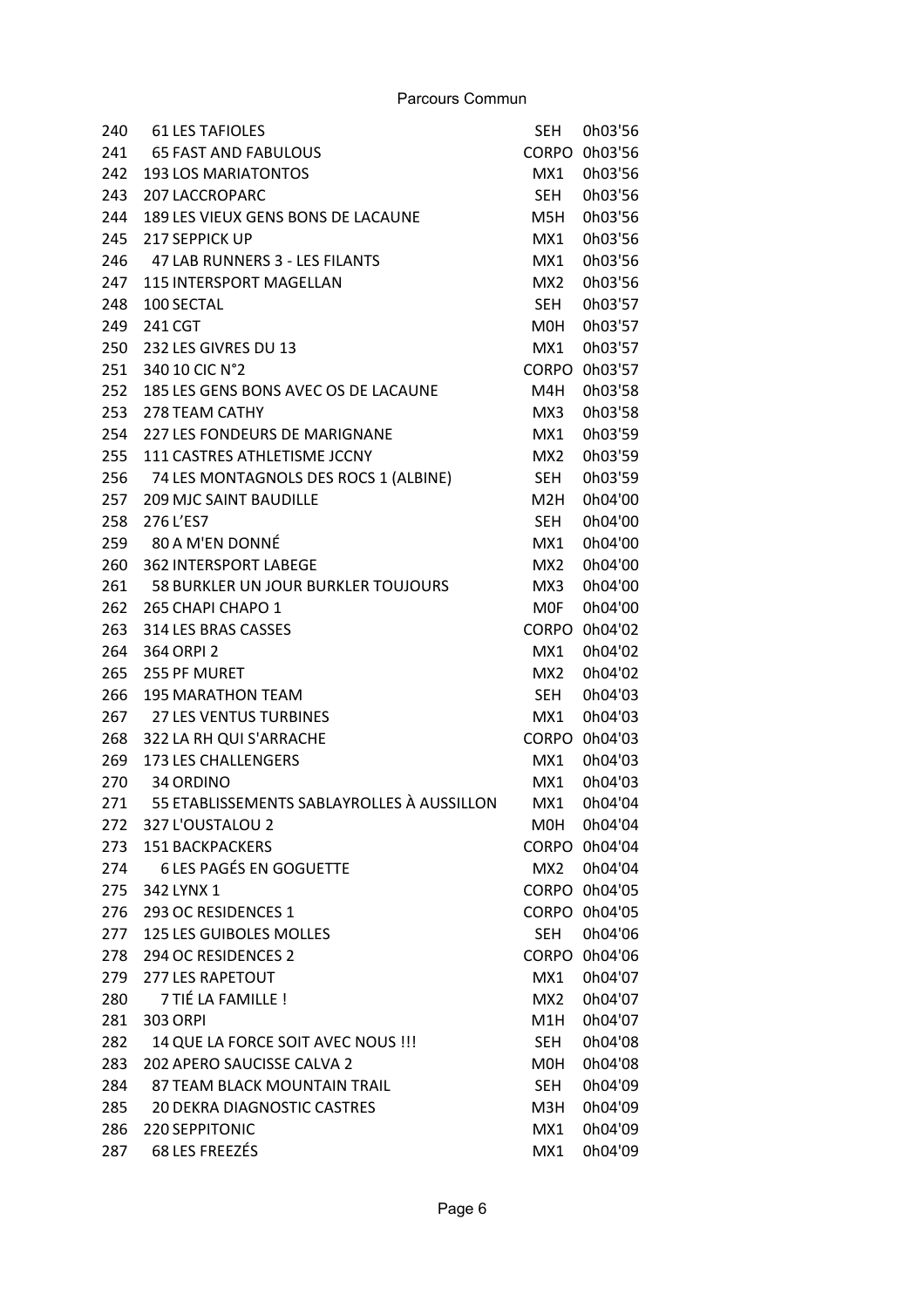| 288 | 213 LES TROTTEURS 1                 | MX1              | 0h04'09       |
|-----|-------------------------------------|------------------|---------------|
| 289 | 163 AC ST RÉMY                      | M4H              | 0h04'09       |
| 290 | 109 CASTRES ATHLETISME SCLP         | MX <sub>2</sub>  | 0h04'10       |
| 291 | <b>164 LES TOURISTES</b>            | <b>SEH</b>       | 0h04'10       |
| 292 | <b>280 COURS FORREST COURS</b>      | <b>SEH</b>       | 0h04'10       |
| 293 | 22 DILOY'S                          | <b>SEH</b>       | 0h04'11       |
| 294 | 354 LES GIVRE(E)S DE MISSEGLE       | <b>CORPO</b>     | 0h04'11       |
| 295 | 231 LES RUNNERS DU SCM              | MX1              | 0h04'11       |
| 296 | <b>106 LES COURTS-CIRCUITÉS</b>     | <b>CORPO</b>     | 0h04'12       |
| 297 | <b>93 SERHY 2</b>                   |                  | CORPO 0h04'12 |
| 298 | 338 CABRUN MIX                      | MX3              | 0h04'12       |
| 299 | 329 LOS EMPANADAS                   | MX <sub>2</sub>  | 0h04'12       |
| 300 | 333 ORANGE IMT ALBI                 | <b>CORPO</b>     | 0h04'12       |
| 301 | 159 LES COLLÈGUES DE CARCELLES      | MX2              | 0h04'13       |
| 302 | 203 APERO SAUCISSE CALVA 3          | MX <sub>2</sub>  | 0h04'13       |
| 303 | 3 TRACTEURS 73                      | M2H              | 0h04'13       |
| 304 | 188 LES GENS BONS FUMES DE LACAUNE  | MX2              | 0h04'14       |
| 305 | 237 CARMAUX FEUERWEHRMANN           | <b>CORPO</b>     | 0h04'15       |
| 306 | 140 PACFA IMMO                      | MX3              | 0h04'15       |
| 307 | 155 LES SEPIRE QUE PREVU            | MX2              | 0h04'15       |
| 308 | 182 LES MONTGEARDINS GIVRES         | MX <sub>2</sub>  | 0h04'15       |
| 309 | 341 LYNX 2                          |                  | CORPO 0h04'16 |
| 310 | <b>261 LES PIEDS TENDRE</b>         | M5H              | 0h04'16       |
| 311 | <b>25 COVED ST SULPICE</b>          | <b>CORPO</b>     | 0h04'16       |
| 312 | 212 CJGI                            | M <sub>2</sub> H | 0h04'16       |
| 313 | <b>131 AIGUEFONDE EN SORTIE</b>     | MX3              | 0h04'16       |
| 314 | 134 BANQUE POPULAIRE OCCITANE       | CORPO            | 0h04'18       |
| 315 | 370 EASYSPORT 3                     | MX1              | 0h04'18       |
| 316 | 315 IMS SOCKETS                     | <b>CORPO</b>     | 0h04'18       |
| 317 | 221 SEPPIT BULL                     | MX1              | 0h04'21       |
| 318 | <b>117 RRUN MASTER ONE</b>          | MX2              | 0h04'22       |
| 319 | <b>79 SHAKE THAT BOOTY</b>          | <b>SEF</b>       | 0h04'22       |
| 320 | 98 PICTO TOULOUSE                   |                  | CORPO 0h04'23 |
| 321 | <b>35 BRUTS DES COTEAUX</b>         | M3H              | 0h04'23       |
| 322 | <b>64 LES CASSES NOISETTES</b>      | <b>SEF</b>       | 0h04'23       |
| 323 | 284 V AND B CASTRES/ALBI            | <b>SEH</b>       | 0h04'24       |
| 324 | 191 APERO SAUCISSE CALVA 4          | MX3              | 0h04'25       |
| 325 | <b>56 LES TAUREAUX ROSES</b>        | MX <sub>2</sub>  | 0h04'25       |
| 326 | 152 RRUN FIVE                       | M0H              | 0h04'26       |
| 327 | 350 LES FADAS DE LA CROIX DE MILLET | MX2              | 0h04'26       |
| 328 | <b>274 LES DERNIERS</b>             | MX1              | 0h04'26       |
| 329 | <b>301 INTERSPORT CASTRES</b>       | <b>CORPO</b>     | 0h04'26       |
| 330 | 105 LES FILLES D'AIGUEFONDE         | <b>SEF</b>       | 0h04'27       |
| 331 | 200 LES GIVRES DE LA RONDE          | M <sub>2</sub> H | 0h04'28       |
| 332 | 205 LA TEAM DES COCOS               | MX1              | 0h04'28       |
| 333 | 30 GONDRAND                         | MX1              | 0h04'30       |
| 334 | <b>37 BLACK MOUNTAIN TRAIL</b>      | MX1              | 0h04'31       |
| 335 | 259 LES GIVRÉS DE COLOMBIE          |                  | CORPO 0h04'31 |
|     |                                     |                  |               |